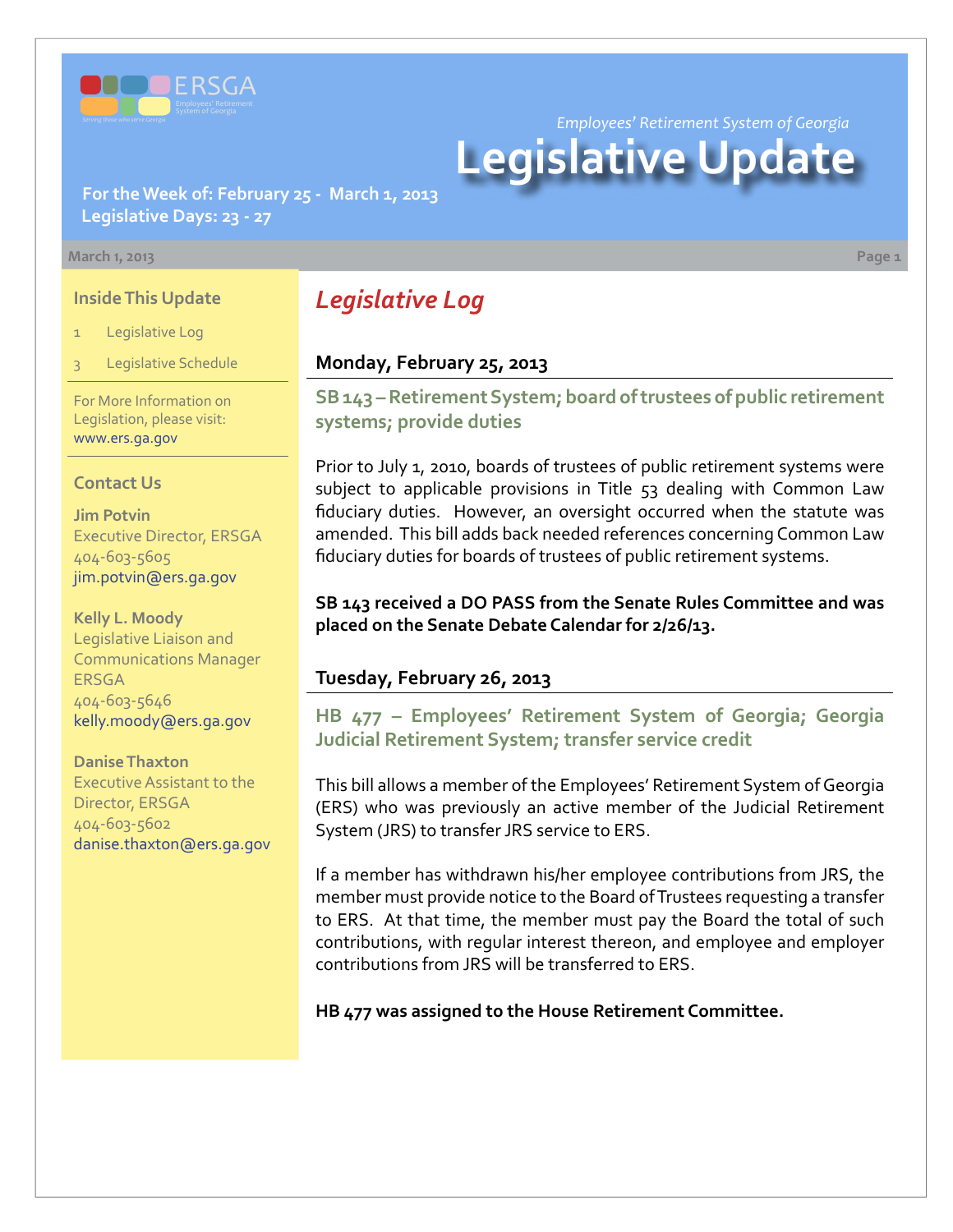# *Legislative Log (continued)*

## **S[B 143 –](http://www.legis.ga.gov/legislation/en-US/Display/20132014/SB/143) Retirement System; board of trustees of public retirement systems; provide duties**

Prior to July 1, 2010, boards of trustees of public retirement systems were subject to applicable provisions in Title 53 dealing with Common Law fiduciary duties. However, an oversight occurred when the statute was amended. This bill adds back needed references concerning Common Law fiduciary duties for boards of trustees of public retirement systems.

#### **SB 143 received a DO PASS from the full Senate by a vote of 49-0.**

#### **Wednesday, February 27, 2013**

**S[B 142 –](http://www.legis.ga.gov/legislation/en-US/Display/20132014/SB/142) Georgia Judicial Retirement System; board of trustees; authority to determine the time/circumstances of paying benefits; qualified plan under federal law**

This legislation requires that employers notify the retirement system when they hire a retired employee. The employer must provide reports to the retirement system regarding the number of hours the retiree works. If the retiree works more than 1,040 hours in any calendar year, the employer must notify the retirement system, and if they fail to do so, they will be required to reimburse the retirement system for any benefits wrongfully paid to the employee.

The bill also has provisions providing the Employees' Retirement System Board of Trustees with the authority to comply with federally mandated requirements if a conflict arises between state and federal statute. This authority would normally be utilized only if action is required more quickly than enabling legislation can be enacted.

**SB 142 received a DO PASS from the Senate Rules Committee and was placed on the Senate Debate Calendar for 2/28/13.**

## **S[B 178 –](http://www.legis.ga.gov/legislation/en-US/Display/20132014/SB/178) Georgia Legislative Retirement System; define a certain term; broaden certain provision**

This legislation has provisions providing the Employees' Retirement System Board of Trustees with the authority to comply with federally mandated requirements if a conflict arises between state and federal statute. This authority would normally be utilized only if action is required more quickly than enabling legislation can be enacted.

The bill also clarifies the term public employer as it relates to rehired retirees.

#### **SB 178 received a DO PASS by Committee Substitute from the Senate Retirement Committee.**